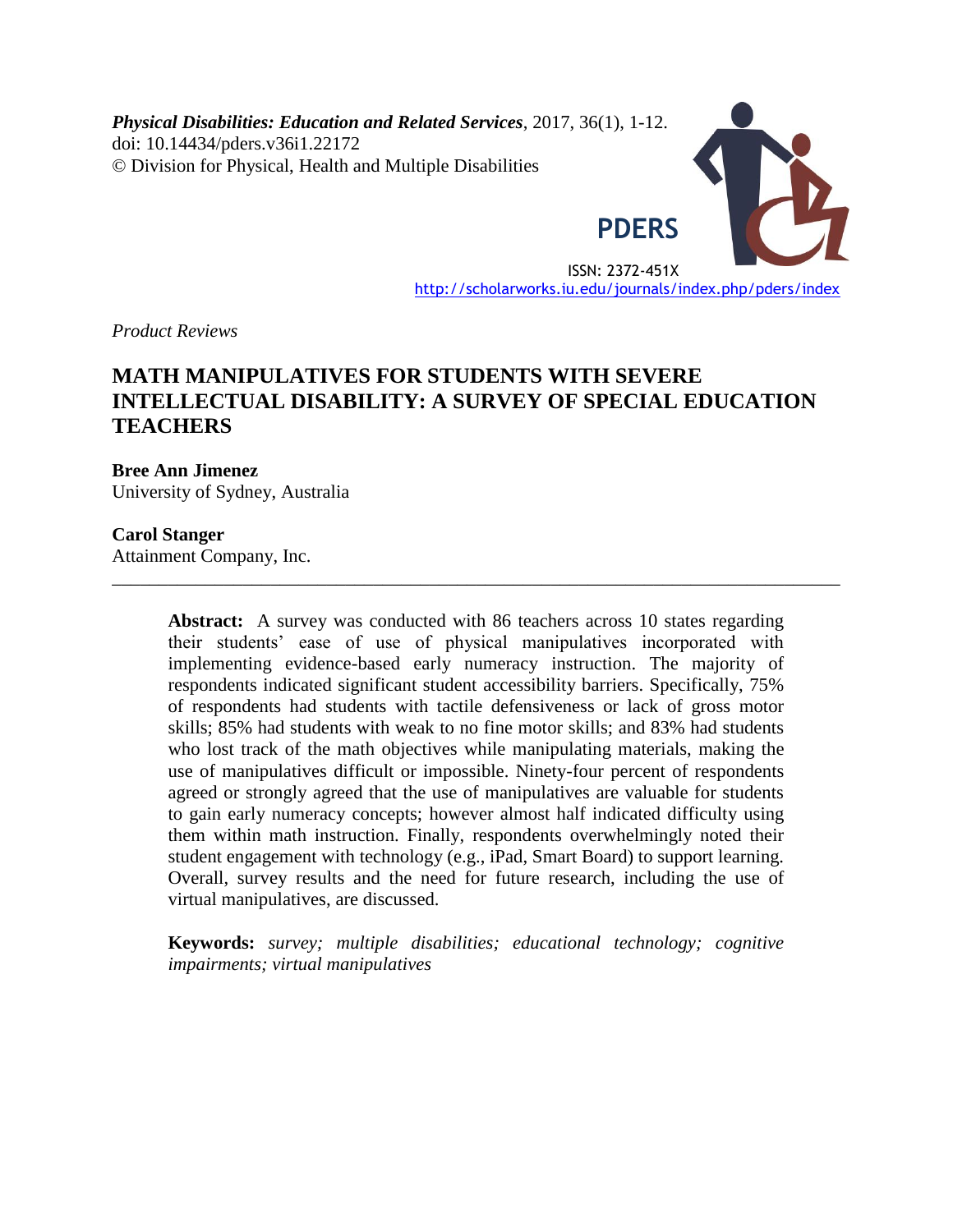#### **Introduction**

The goal of education is to increase life outcomes for students, including those with severe intellectual disabilities. Mathematics has been noted as both an important indicator of continued academic success in addition to serving as an important factor in supporting post-school opportunities (Duncan et al., 2007). Standards in mathematics (CCSSM, 2012) address the need to build math competence in *all* students, including those "students who are well below or well above grade-level expectations" (CCSSM, 2012, p. 4). In addition, possession of early numeracy skills is indicative of mathematics success in later years (Sarama & Clements, 2009). All students must have the opportunity to learn and meet the same high standards if they are to access the knowledge and skills necessary in their post-school lives.

While research has shown that students with severe intellectual disabilities can learn some basic mathematics, the majority of studies focused on simple discriminations, such as number identification, money, or telling time (Browder, Spooner, Ahlgrim-Delzell, Wakeman, & Harris, 2008). In addition, there has been research to support general curriculum math instruction for some students with severe disabilities (Browder, Trela, Courtade, Jimenez, Knight, & Flowers, 2012; Jimenez, Browder, & Courtade, 2008). However, the challenge for many students regarding "grade-aligned access" is a lack of prerequisite early numeracy skills (e.g., number recognition, set making, and patterning). Many students with severe disabilities may not have these critical skills due to slow developmental progressions, but more often due to a lack of experiences or exposure within their education (Sarama & Clements, 2009).

Historically, math skills instruction for this population of students has focused on money and time with little to no problem-solving skill instruction (Browder et al., 2008). The gaps in skills widen as students progress through academic years, making it more and more difficult for students to access the general math curriculum and develop problem-solving skills. As the gap widens, the problem solving skills inherent in mathematics instruction beyond time and money, which are so important for success in post-school outcomes, become out of reach for students with severe intellectual disability (Kearns, Towles-Reeves, Kleinert, Kleinert, & Thomas, 2011). Two main factors contribute to the problem: (1) the sparseness of research on building the early numeracy skills, beyond number identification, for students with severe intellectual disability, and (2) an absence of instructional tools to build foundational numeracy skills to allow students access to mathematical problem solving (Browder, Jimenez, Spooner, Saunders, Hudson, & Bethune, 2012).

In 2012, Browder, Jimenez et al. developed a conceptual model of early numeracy instruction, supported by evidence-based practices, for students with severe disabilities. The four components in the conceptual model for teaching math included: (a) target early numeracy skills (Sarama & Clements, 2009); (b) use explicit systematic prompting and feedback (Browder et al., 2008; Spooner, Knight, Browder, & Smith, 2012); (c) vary daily instruction using a story-based lesson (Browder, Jimenez, & Trela, 2012); and (d) promote generalization to grade-level content through concrete manipulatives (Clements, 1999; Maccini & Gagnon, 2000) and embedded instruction (Jimenez, Browder, Spooner, & DiBiase, 2012). Based on the findings of Browder, Jimenez, et al. (2012), Jimenez, Browder, and Saunders (2013) developed early numeracy lessons (i.e., *Early Numeracy* curriculum) to explicitly teach numeracy skills using a story-based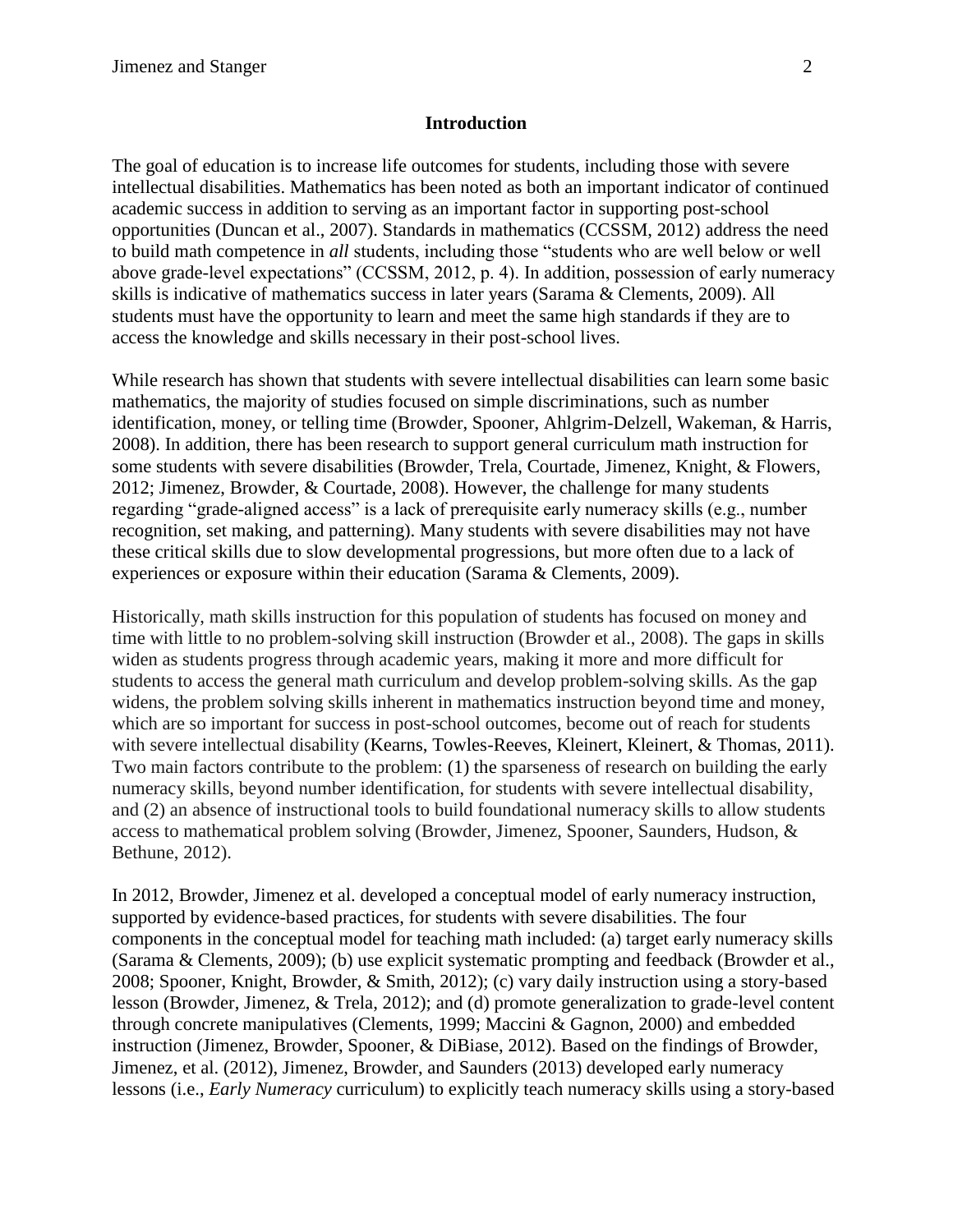approach with the use of concrete manipulatives, systematic prompting and explicit feedback. Research on this framework has resulted in positive student outcomes (Browder, Jimenez, et al., 2012; Jimenez & Kemmery, 2013; Jimenez & Staples, 2015, Hudson, Zambone, & Brickhouse, 2016); however, two challenges still impact teachers. First, teachers continue to struggle with fidelity when they implement evidence-based practices during lessons. Second, it may be difficult to find a cohesive mode for *all* students to respond to concrete manipulatives during math lessons. Teacher implementation of evidence-based practices (e.g., use of manipulatives to support mathematics instruction) is necessary to support student achievement (Maccini & Gagnon, 2000).

Based on decades of research on math instruction, the National Council of Teachers of Mathematics (NCTM, 2000) recommends the use of manipulatives in teaching mathematical concepts at all grade levels and across a wide variety of topics in mathematics, including early numeracy skills such as sorting, distinguishing patterns, and measurement. Aligned with NCTM, research in the field of severe disabilities has demonstrated the impact of context for math instruction. Specifically, the utilization of stories and corresponding manipulatives make lessons meaningful and accessible to students with severe intellectual disabilities (Jimenez, Browder, & Courtade, 2008; Jimenez et al., 2013). While data supports the use of concrete manipulatives to teach mathematical concepts for students with severe disabilities, research has typically only included students without significant barriers to ease of use (e.g., students with significant physical impairments). Currently there are no studies that investigate teachers' perceptions of the use of concrete manipulatives with a population of students with complex support needs (e.g., limited fine motor skills, low attention to tasks, hypersensitivity to specific textures, ordering and arranging compulsions). Thus, we surveyed special education teachers to determine the needs of their students regarding access and engagement of math manipulatives. Additionally, we surveyed teachers' perceived value and ease of use of concrete manipulatives to support mathematics instruction. Evidence-based practice in mathematics for students with disabilities has demonstrated the positive impact of concrete manipulatives to support math understanding; however, this study sought to understand how teachers feel about the use of manipulatives with a specific population of students who may find the manipulatives themselves a barrier to learning. The current investigation looked to provide preliminary insight to the following questions:

- 1. What is the frequency with which tangible math manipulatives cause barriers to learning for students with severe disabilities?
- 2. To what extent do teachers feel the use of manipulatives and technology are a valid and feasible support for mathematics instruction among students with severe disabilities?

### **Method**

# **Participants**

A total of 86 special education teachers participated in the survey. To identify potential participants, 25 special education contacts (i.e., district administrators) across 10 states were emailed the survey link and asked to forward to their special education teachers who were currently using the *Early Numeracy* curriculum (Jimenez et al., 2013) to serve students with severe disabilities. Of the 86 participating special education teachers, 77 provided the state where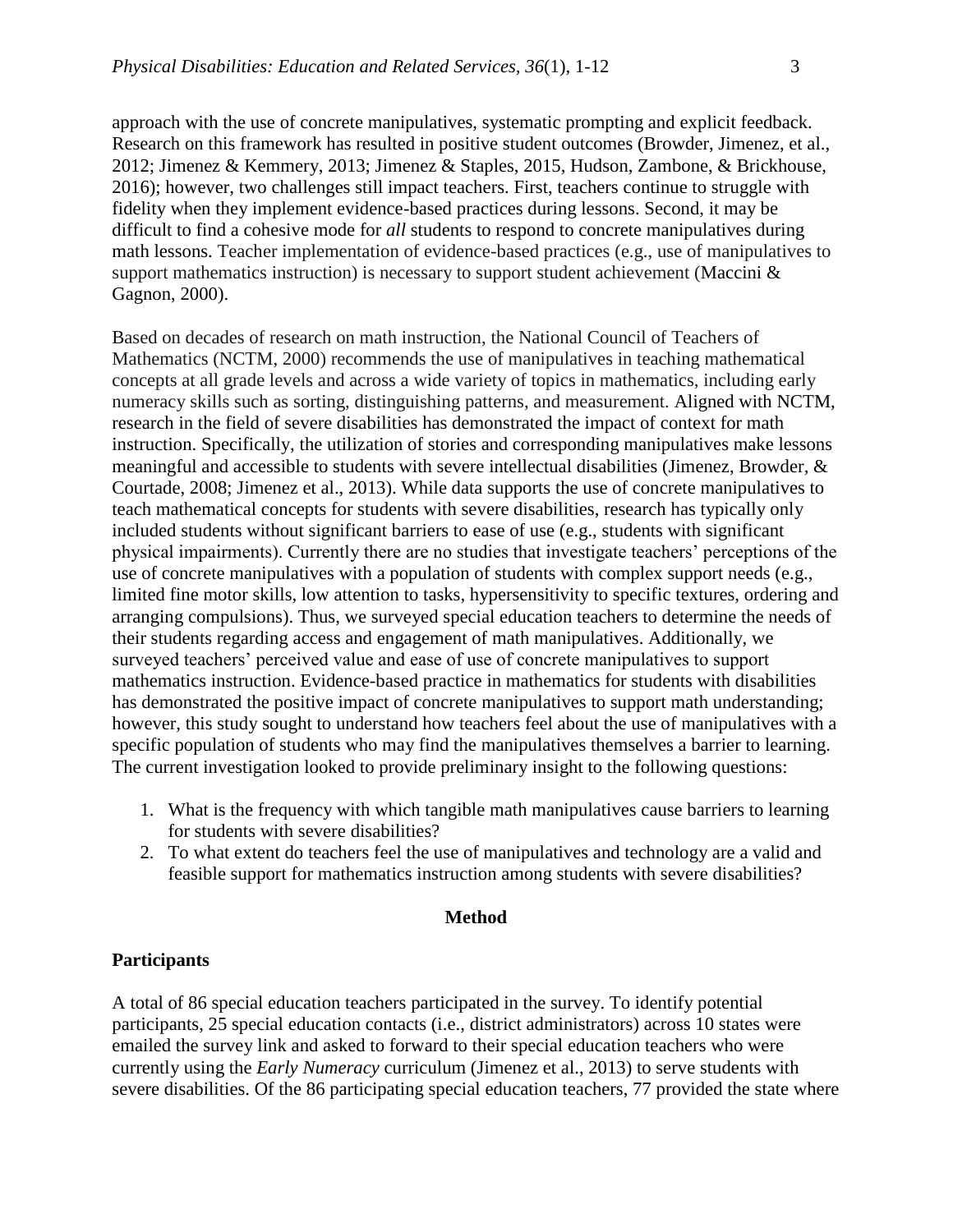their school district was located: North Carolina (20), Maryland (19), Texas (10), California (8), Colorado (7), Michigan (3), Tennessee (3), Wisconsin (3), Florida (2), and New Jersey (2). All teacher participants were currently serving students with severe disabilities (i.e., moderate-severe intellectual disabilities, including autism). All teachers were currently using the *Early Numeracy*  curriculum and had been using the curriculum (i.e., early numeracy lesson plans that require students/teachers to use tangible manipulatives to demonstrate understanding of math concepts) for at least one school year. While the curriculum was specifically developed for elementary age students, it is possible that school districts may have provided the curriculum to secondary special education teachers (e.g., middle school) to use with their students who had not mastered the skills covered in the program (e.g., set making to 5, simple addition to 10). Due to the convenience sampling of the survey distribution, it is not possible to determine the response rate; however, of the 10 states surveyed, 100% representation was established.

# **Survey Instrument**

A nine-question survey was developed by the authors. Two experts in severe disabilities were asked to review the questionnaire as a method of identifying question problems, breakdowns in the question-answering process, and other potential measurement errors. The primary goal of our expert review was to reveal problems with the survey instrument so that they could be remedied prior to sending to respondents (Willis & Lessler, 1999). Expert feedback regarding physical and sensory accessibility was incorporated into the survey. The revised survey was then developed with a free online survey website (i.e., SurveyMonkey).

Items on the survey were divided into two sections. Participants used a Likert scale to respond to Sections I and II (see Table 1). Section I collected data on the extent to which teachers currently taught students who found tangible math manipulatives to be a barrier in their learning. For example, questions included, "Do any of your students lack the fine motor skills necessary to grasp a smaller tangible object (penny, paper clip)?" Participants rated each skill on a three point Likert scale regarding the occurrence of the barrier for at least one student they currently served with a severe disability (1-no, 2-sometimes, 3-yes). Section II asked teachers to identify their perceptions regarding the feasibility and social validity of math manipulatives to support their students' mathematics skill building. For example, questions included, "The use of manipulatives are valuable for students to gain early numeracy concepts." and "My students enjoy using math manipulatives." Participants rated each skill on a five point Likert scale (1-strongly disagree, 2 disagree, 3-neutral, 4-agree, 5-strongly agree).

# **Data Collection and Analysis**

The survey was sent via email to 25 district special education administrators across 10 states identified as a school district that was currently using the *Early Numeracy* curriculum to support students with severe disabilities. Administrators were instructed to forward the email invitation to participate in the survey, including the survey link, to special education teachers who were currently using the curriculum to serve their students. Specifically, teachers who used the *Early Numeracy* curriculum were invited to participate in this study because they would have been directed to use the concrete manipulates that are included as part of the program. The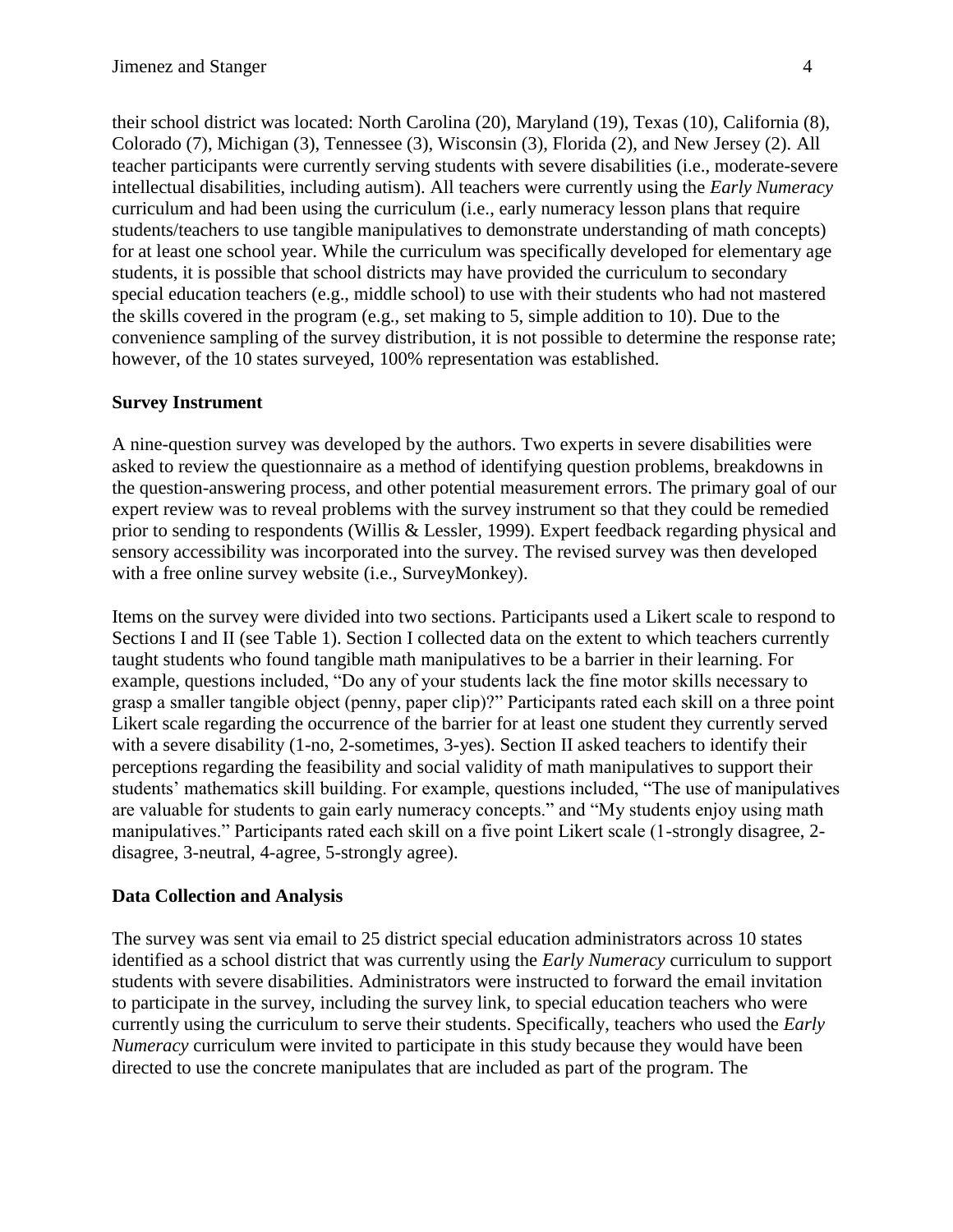### Table 1

#### *Survey Questions Answered by Teachers via Likert Scale*

### Section I

1. Do any of your students have tactile defensiveness and/or gross motor skill deficits which make using manipulatives difficult or impossible?

\_\_\_\_\_\_\_\_\_\_\_\_\_\_\_\_\_\_\_\_\_\_\_\_\_\_\_\_\_\_\_\_\_\_\_\_\_\_\_\_\_\_\_\_\_\_\_\_\_\_\_\_\_\_\_\_\_\_\_\_\_\_\_\_\_\_\_\_\_\_\_\_\_\_\_\_\_\_

- 2. Do any of your students lack fine motor skills necessary to grasp/release a smaller tangible object (penny, paper clip)?
- 3. Do any of your students get so distracted by manipulatives (rolling cars, wiggling worms) that they lose track of the objective?
- 4. Do any of your students attend to the manipulative itself and lose track of the objective? Examples are: lining up the cars perfectly, make sure horses are all facing the same direction, etc.

\_\_\_\_\_\_\_\_\_\_\_\_\_\_\_\_\_\_\_\_\_\_\_\_\_\_\_\_\_\_\_\_\_\_\_\_\_\_\_\_\_\_\_\_\_\_\_\_\_\_\_\_\_\_\_\_\_\_\_\_\_\_\_\_\_\_\_\_\_\_\_\_\_\_\_\_\_

#### Section II

- 1. The uses of manipulatives (i.e., cars, coins, bugs) are valuable for students to gain early numeracy concepts.
- 2. My students enjoy the manipulatives.
- 3. My students could benefit from more experience with manipulatives to generalize numeracy concepts.
- 4. As a teacher, it is easy to use the materials (e.g., graphic organizers, tangible manipulatives, and picture responses) with my students.
- 5. My students are engaged with and motivated by technology (e.g. iPad, SmartBoard). \_\_\_\_\_\_\_\_\_\_\_\_\_\_\_\_\_\_\_\_\_\_\_\_\_\_\_\_\_\_\_\_\_\_\_\_\_\_\_\_\_\_\_\_\_\_\_\_\_\_\_\_\_\_\_\_\_\_\_\_\_\_\_\_\_\_\_\_\_\_\_\_\_\_\_\_\_\_

manipulatives used in the *Early Numeracy* curriculum included common objects that many teachers may use to teach number concepts (e.g., counting 5 frogs on a line, making sets of cars, measuring using a ruler and object in the classroom). The email invitation asked the special education teachers to open the survey link and complete the survey within a one-month window. Completed surveys were logged electronically through the survey website. Responses to the survey questions were tallied by the frequency of responses to each question.

#### **Results**

A total of 86 surveys were completed. Survey results are reported by survey question in relationship to the two research questions that guided this study.

### **Section I: What is the frequency with which tangible math manipulatives cause barriers to learning for students with severe disabilities?**

Respondents were asked to indicate (i.e., no, sometimes, yes) if they currently supported one or more students who had the listed barrier (e.g., limited fine motor skills) to using manipulatives while teaching mathematics using the *Early Numeracy* curriculum. All participants indicated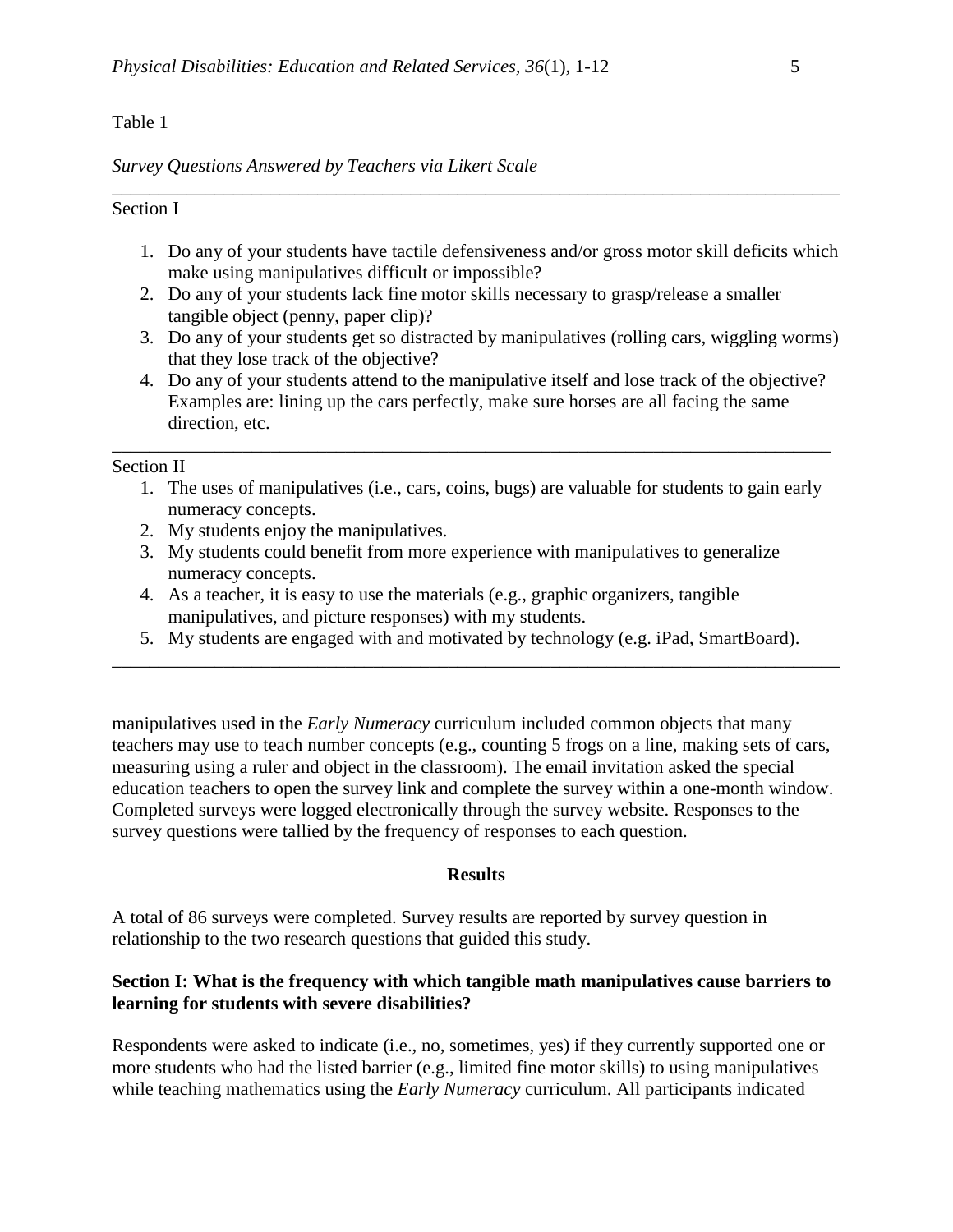they had at least one student who had one of the listed barriers either some or all of the time (see Table 2). More than half of respondents (59-73%) indicated a barrier that prohibited at least one of their students from fully participating during early numeracy skill instruction. Specifically, teachers indicated that students had tactile defensiveness/limited gross motor  $(n = 51, 59\%)$ , limited fine motor ( $n = 62, 73\%$ ), were distracted by manipulatives and forgot the math task ( $n =$ 57, 68%), and/or were hyper-focused on the manipulative itself (*n* = 53, 62%).

## Table 2

| <b>Barrier</b>                                         | Number |                  | Percent |
|--------------------------------------------------------|--------|------------------|---------|
|                                                        | Yes    | <b>Sometimes</b> |         |
| Tactile defensiveness/limited gross motor ( $n = 86$ ) | 51     | 14               | 75%     |
| Limited fine motor ( $n = 85$ )                        | 62     | 14               | 89%     |
| Distracted by manipulatives, forget task ( $n = 84$ )  | 57     | 18               | 89%     |
| Hyperfocus on manipulative itself ( $n = 86$ )         | 53     | 18               | 83%     |

*Section I: Number and Percent of Student Barriers to Accessing Tangible Math Manipulatives*

*Note.* Numbers in parentheses are percentages based on number of responses.

Overall, between 75 - 89% of respondents had students who were impacted, either sometimes or always, by one or more of the barriers. Specifically, 75% of respondents had at least one student with tactile defensiveness or lack of gross motor skills; 89% had students with weak to no fine motor skills; 89% had students who would forget to perform the task as a result of being distracted by the manipulatives; and 83% had students who hyper-focused on the orientation of the manipulatives. Teachers were provided a blank space to provide more information for clarification if needed, for which 30 teachers completed. Clarification of responses were provided in all cases to reiterate the barrier (e.g., student gets hyper-focused on lining up horses in same direction, student can't pick up small counters for the lesson due to physical challenges) and often described specific strategies teachers provided to help the student (e.g., give time to play with manipulatives prior to lesson, replace tangible "worms" with counter chips). One barrier that was identified through the comments was the "danger" of concrete manipulatives for students who mouth objects or throw them.

### **Section II: To what extent do teachers feel the use of manipulatives and technology are valid and feasible support for mathematics instruction among students with severe disabilities?**

Respondents were asked to indicate (i.e., strongly disagree - strongly agree) their perceptions regarding the extent to which use of manipulatives and/or technology is a feasible and valid support for math skill acquisition for their students (see Table 3). Overall, participants felt that manipulatives were valuable for their students ( $n = 77, 94\%$ ), students enjoyed them ( $n = 71$ , 90%), and manipulatives helped build generalization of math skills (*n* = 68, 85%). Over half of the respondents believed that their current usage of manipulatives to support the use of the *Early Numeracy* curriculum was feasible ( $n = 80, 55\%$ ), with 21% ( $n = 25$ ) of teachers finding them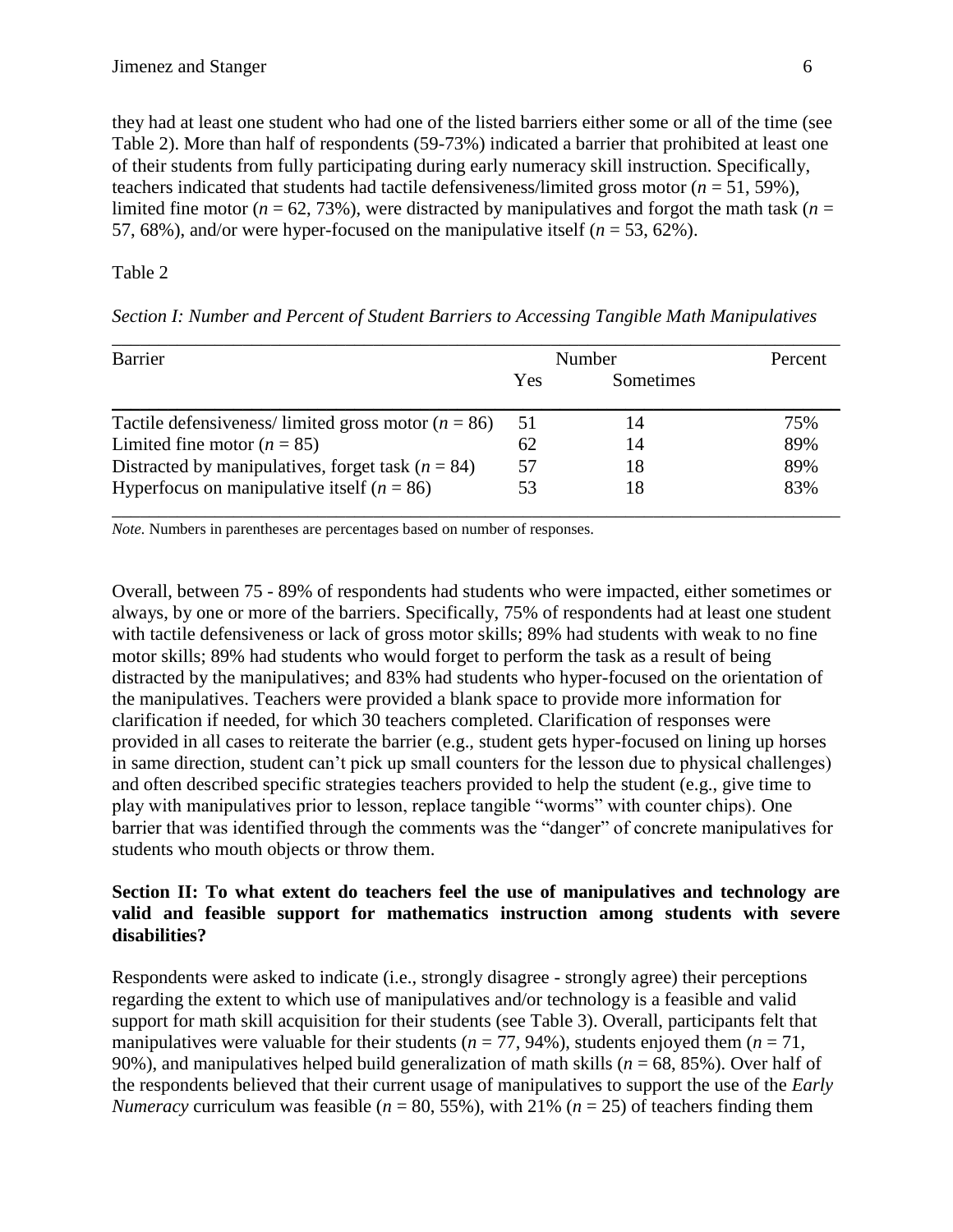difficult to use. Finally, in order to gain teachers' perspectives of potential student engagement with "virtual" manipulatives, respondents were asked to indicate their belief regarding the use of instructional technology (e.g., iPads, Smartboard technology) as an engaging instructional tool for student(s). The majority of respondents felt that technology was engaging for their students  $(n = 75, 94\%)$ .

#### Table 3

| Technology             |                                        |
|------------------------|----------------------------------------|
| <b>Survey Question</b> | Number and Percentage of Each Response |

*Respondent's Ratings on Section II: Feasibility and Social Validity of Manipulatives and* 

| <b>Survey Question</b>                                                                             | rvanion and I creenings of mach response |            |            |            |           |  |
|----------------------------------------------------------------------------------------------------|------------------------------------------|------------|------------|------------|-----------|--|
|                                                                                                    | <b>SD</b>                                | D          | U          | A          | <b>SA</b> |  |
| 1. Manipulatives are valuable<br>$(n=79)$                                                          | $1(1\%)$                                 | $0(0\%)$   | 4(5%)      | 41 (52%)   | 33 (42%)  |  |
| 2. Students enjoy math<br>manipulatives $(n = 79)$                                                 | $0(0\%)$                                 | 2(2%)      | 6(8%)      | 41 (52%)   | 30 (38%)  |  |
| 3. Students can build<br>generalization from more<br>manipulative experience $(n = 80)$            | $0(0\%)$                                 | 2(2%)      | 10(13%)    | $40(50\%)$ | 28 (35%)  |  |
| 4. As a teacher, materials are<br>easy to use with my students<br>$(n = 80)$                       | 12(15%)                                  | $13(16\%)$ | $11(14\%)$ | 36(45%)    | $8(10\%)$ |  |
| 5. Students are engaged with and<br>motivated by technology (e.g.,<br>iPad, SmartBoard) $(n = 80)$ | $1(1\%)$                                 | 3(4%)      | $1(1\%)$   | 13 (16%)   | 62 (78%)  |  |

*Note.* SD = strongly disagree,  $D =$  disagree,  $U =$  unsure,  $A =$  agree,  $SA =$  strongly agree. Numbers in parentheses are percentages based on number of responses.

#### **Discussion**

The goal of this study was to investigate the barriers that may exist regarding the use of and teacher perception of tangible manipulatives to support early numeracy skill acquisition. While quality math instruction for students with severe disabilities continues to become part of the students' educational experience (Browder et al, 2008), it is important to understand what barriers to evidence-based practice still exist for students with complex support needs. Time and again we have also seen the impact of teacher perceptions on their implementation of researchbased practices and instruction (Brophy, 1986; Swanson, Solis, Ciullo, & McKenna, 2012). In order to continue to develop rigorous and appropriate math instruction for students with complex needs, we must gather data on student needs and teachers feelings surrounding the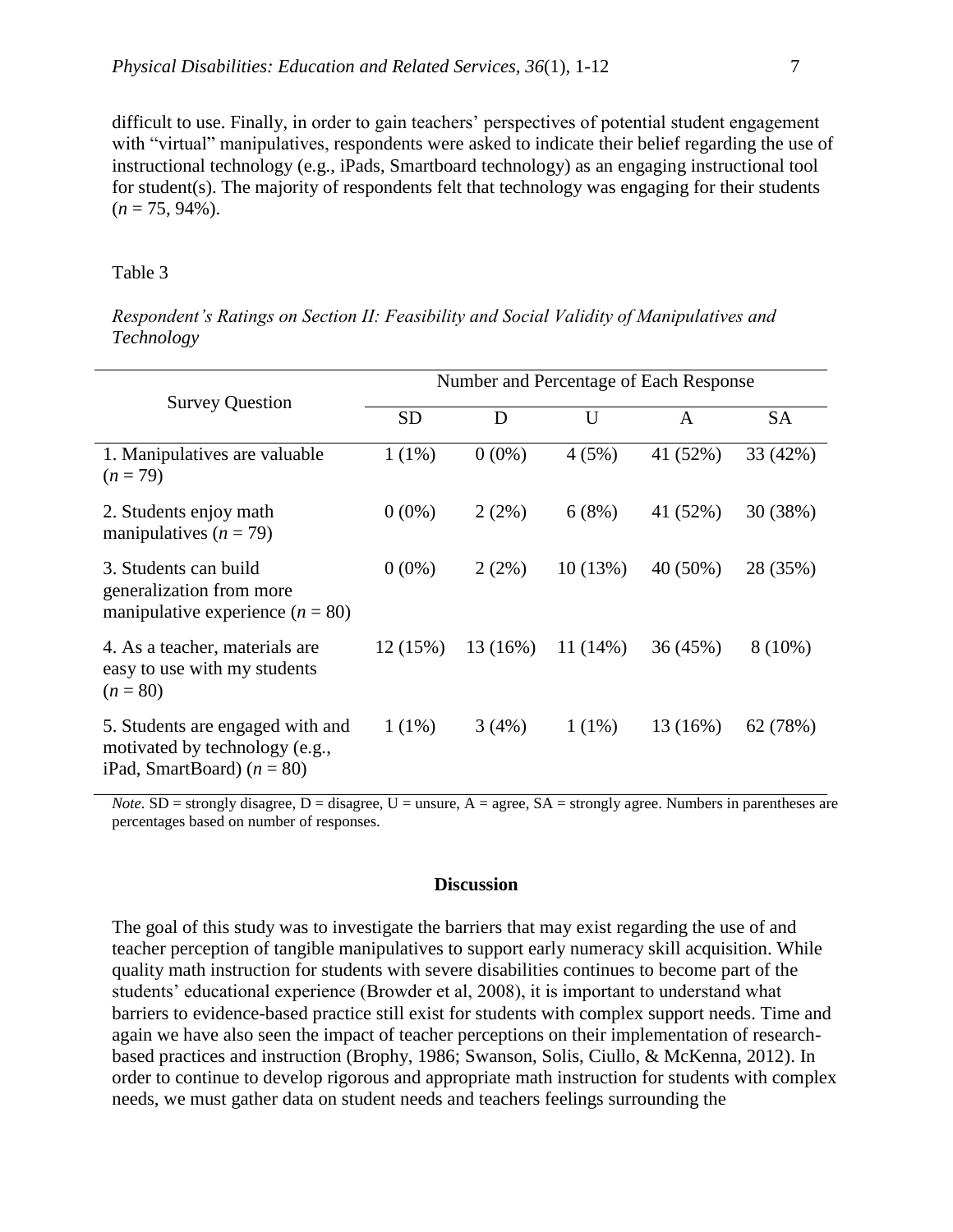implementation of research-based math practices (i.e., manipulatives). Toward this end, this study included study participants who were special education teachers who were actively teaching numeracy to students with severe intellectual disabilities through the use of tangible manipulatives. The survey asked teachers about current barriers to access and their perceptions regarding use of manipulatives and technology to support student math learning. While the data demonstrate a high level of barriers for some students (Table 2), they also illustrate the strength of agreement for the continued use and research to support the use of manipulatives to facilitate student learning. These data provide common agreement between the research and teacher perceptions to support further development of ways in which all students can benefit from the use of manipulatives in math instruction (e.g., virtual manipulatives designed with students with complex needs in mind).

**Student characteristics.** The survey data were collected as an assessment to determine the specific needs of the students who currently use the *Early Numeracy* curriculum and their use of tangible manipulatives. While students with severe disabilities are sometimes referred to as a homogeneous group of students, it is well documented that this population is quite dynamic (Kennedy & Horn, 2004). It is possible that we were not able to address all of the potential barriers for students served by the respondents. The few barriers addressed in questions one through four were those that had been previously documented by the authors of this study; several additional barriers may exist that were not noted.

Data from Section II of the survey seem to indicate that while teachers identify the multiple facets of how their students acquire mathematical concepts and recognize the potential barriers of using physical manipulatives, they still recognize the need and value of concrete manipulatives to support student learning, engagement, and generalization. Question 8 of Section II indicates that while teachers may value the manipulatives, they have difficulty implementing them in meaningful ways with their students. It is possible that teachers who completed this survey were specifically thinking about the student(s) in Section I of the survey who had specific barriers to participation. While it is not known "who" the respondents were thinking of while completing the survey, they may have responded to questions 5-9 with specific students (e.g., students with limited fine motor skills) in mind. It would be reasonable to see why the value or student motivation for manipulatives would be questionable (i.e., strongly disagree, disagree, unsure) for a student who is unable to access them due to current barriers (e.g., tactile defensiveness, which is a pattern of observable behavioral and emotional responses, which are aversive, negative, and out of proportion to tactile stimuli).

**Response rate.** In order to reach potential special education teachers who were currently using concrete manipulatives to support early numeracy instruction for students with severe disabilities, the authors used a convenience sample of district administrators who had personal knowledge about *Early Numeracy* (Jimenez et al., 2013) and had invested in the product. For feasibility and convenience to the district administrators, we asked them to invite all special educators using the curriculum to complete the survey. The authors have no way to compute the response rate because we are unable to calculate the number of invitations sent via email by the district administrators. However, teachers who taught within each of the 10 states surveyed were represented in the data.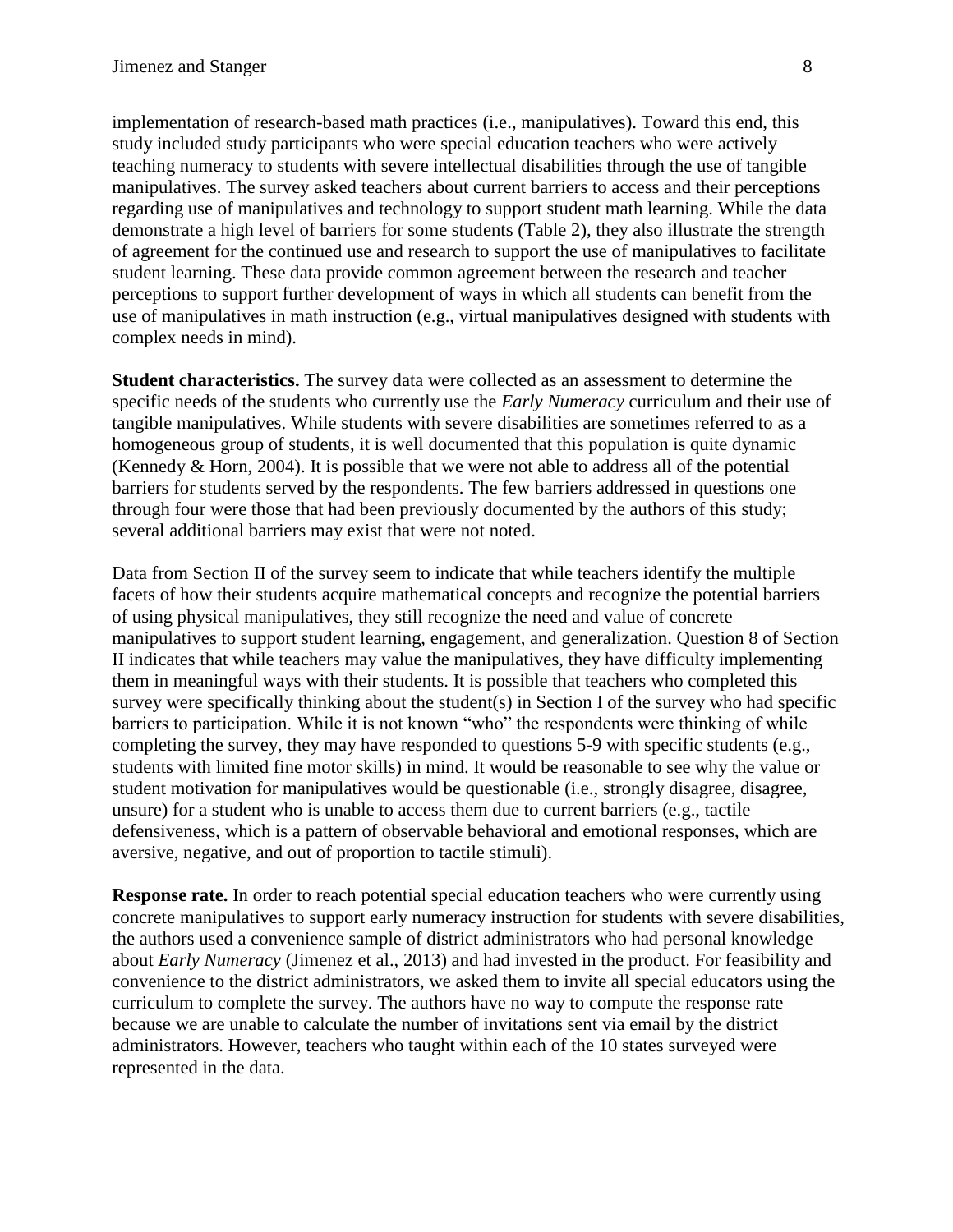Finally, the response rate of some questions was lower than others (see Tables 2 and 3). It is unclear why some questions were skipped. The authors reviewed individual survey responses and found that no one teacher skipped an entire section of the survey. For example, a teacher may have answered question 6, not question 7, then answered questions 8 and 9.

**Generalizability.** Due to convenience sampling, another limitation of this study was that all of the participants in this study were teachers who were using the *Early Numeracy* curriculum. While we cannot assume that the findings would be the same of all teachers who use concrete manipulatives with their students, it should be noted that the materials used as part of the *Early Numeracy* curriculum mirror those typically used for counting objects within a classroom (e.g., colored blocks, rulers, small objects to represent animals, shapes, toy cars).

#### **Future Research**

While previous research has shown that students can be taught early numeracy and grade aligned mathematics through the use of tangible manipulatives (Browder, Jimenez, Spooner et al., 2012; Jimenez et al., 2008), it is important to identify and address the need to continue to develop ways for all students (including those with complex support needs) to respond and participate in math using evidence-based practices (i.e., manipulatives to build context and provide concrete representation of math concepts). In a recent study by Hudson et al. (2016), the authors investigated the effects of systematic instruction and individualized adaptations to early numeracy lessons to support math skill acquisition of three elementary students with multiple disabilities (e.g., cerebral palsy and severe intellectual disability). Specifically, the authors found physical adaptations to the materials included in the *Early Numeracy* curriculum to support student's unique receptive and expressive communications skills (e.g., enlarged and added Velcro to graphic organizers for students to place manipulatives, augmentative communication devices for students to respond, use of large foam numerals to count objects on number line) successfully enhanced student access to and progress in early numeracy skill development.

The results of Section I of this survey (see Table 2) indicated that a large majority of special educators have at least one student who is currently unable to use tangible manipulatives to support math instruction; yet the research on the importance of concrete manipulatives is strong. The findings of Hudson et al. (2016) suggest that it is possible to adapt early numeracy instruction that would allow students to use assistive technology to direct the use of manipulatives physically managed by adults in the environment (e.g., student counts aloud with voice-output while a teacher places manipulative on the graphic organizer). Additional research is needed to replicate the work of Hudson et al. (2016) with additional students with individualized support needs.

Mathematics research has demonstrated that manipulatives help students learn by allowing them to move from concrete experiences to abstract reasoning (Clements, 1999; Heddens, 1986). Additionally, research indicates that the use of manipulatives is especially important for students with disabilities (Maccini & Gagnon, 2000; Marsh & Cooke, 1996). In this survey, regardless of the high prevalence of barriers for using manipulatives, teachers overwhelmingly indicated their value for and student engagement with math manipulatives and technology for learning. Research is needed that will expand the limited numeracy research and provide the foundation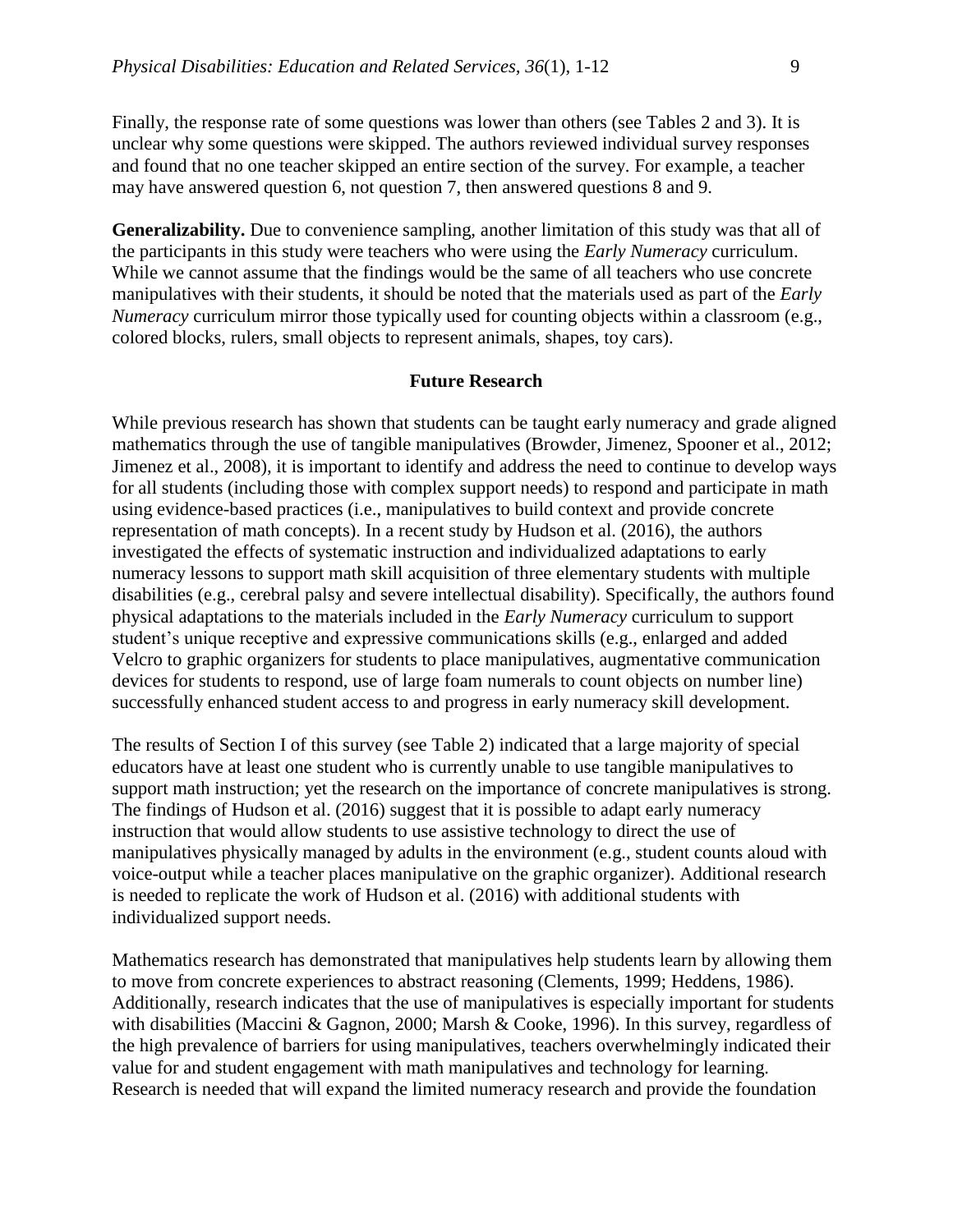for technology and math education for this population. Virtual manipulatives have been proven as an effective mode to provide math instruction to students with high-incidence disabilities and autism spectrum disorders (Bouck & Flanagan, 2010; Bouck, Satsangi, Taber-Doughty, & Courtney, 2014). Virtual manipulatives, delivered by way of a technology based interface (e.g., an iPad) can provide students a more cohesive mode to "manipulate" theme-based engaging materials. In schools across the United States, iPads and application downloads are becoming more and more prevalent as a teaching tool (Cavanagh, 2014). Given the prevalence of technology (including iPads) in the classroom, future research should investigate the use of virtual manipulatives to support math instruction for students with severe disabilities, including the use of such evidence-based practices such as Universal Design for Learning within inclusive contexts.

In summary, special education teachers who participated in this survey noted that while the use of manipulatives is valuable, engaging, and important to gain conceptual understanding of early numeracy for their students, some of their students do not have access to this evidence-based practice due to their complex support needs. The paucity of research on teaching early numeracy skills to students with severe intellectual disabilities has left practitioners struggling to support their students. With increasing pressures to provide meaningful instruction that promotes general curriculum access, teachers are in need of research-based practices to guide instruction. The use of virtual manipulatives may provide accessibility to evidence-based practices in math instruction for students who otherwise face barriers.

### **References**

- Bouck, E. C. & Flanagan, S. M. (2010). Virtual manipulatives: What they are and how teachers can use them. *Intervention in School and Clinic, 45*, 186- 191. <https://doi.org/10.1177/1053451209349530>
- Bouck, E. C., Satsangi, R., Taber-Doughty, T., & Courtney, W. T. (2014). Virtual and concrete manipulatives: A comparison of approaches for solving mathematics problems for students with autism spectrum disorder. *Journal of Autism and Developmental Disorders, 44*, 180-193.<https://doi.org/10.1007/s10803-013-1863-2>
- Brophy, J. (1986). Teacher influences on student achievement. *American Psychologist, 41*, 1069- 1077.<https://doi.org/10.1037/0003-066X.41.10.1069>
- Browder, D. M., Jimenez, B. A., Spooner, F., Saunders, A., Hudson, M., Bethune, K. S. (2012). Early numeracy instruction for students with moderate and severe developmental disabilities. *Research and Practice for Persons with Severe Disabilities, 37,* 308-320*.* <https://doi.org/10.2511/027494813805327205>
- Browder, D. M., Jimenez, B. A., & Trela, K. (2012). Grade-aligned math instruction for secondary students with moderate intellectual disability. *Education and Training in Autism and Developmental Disabilities, 47,* 373-388*.*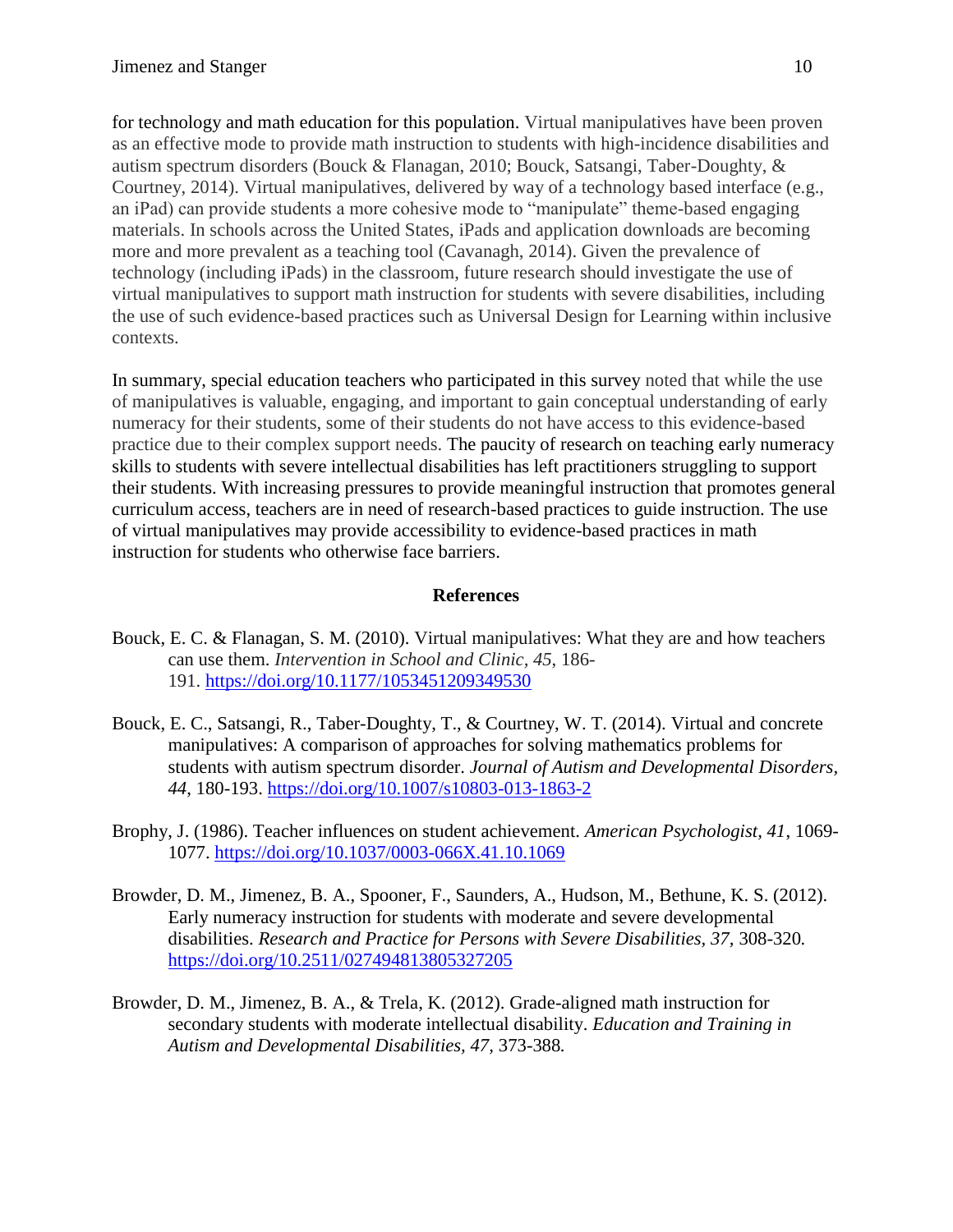- Browder, D. M., Spooner, F., Ahlgrim-Delzell, L., Wakeman, S. Y., & Harris, A. (2008). A meta-analysis for teaching mathematics to individuals with significant cognitive disabilities. *Exceptional Children*, *74*, 404-432. <https://doi.org/10.1177/001440290807400401>
- Browder, D. M., Trela, K., Courtade, G. R., Jimenez, B. A., Knight. V., & Flowers, C. (2012). Teaching mathematics and science standards to students with moderate and severe developmental disabilities. *The Journal of Special Education, 46,* 26-35. <https://doi.org/10.1177/0022466910369942>
- Cavanagh, S. (2014, July 24). Apple touts strong iPad sales in global school market. *EdWeek Market Brief.* Retrieved from [https://marketbrief.edweek.org/marketplace-k-](https://marketbrief.edweek.org/marketplace-k-12/apple_boasts_of_surge_in_worldwide_sales_of_ipads_for_education/)12/apple boasts of surge in worldwide sales of ipads for education/
- Clements, D. H. (1999). "Concrete" manipulatives, concrete ideas. *Contemporary Issues in Early Childhood, 1*, 45–60.<https://doi.org/10.2304/ciec.2000.1.1.7>
- Common Core State Standards for Mathematics (2012). Washington, DC: National Governors Association Center for Best Practices and the Council of Chief State School Officers.
- Duncan, G. J., Dowsett, C. J., Claessens, A., Magnuson, K., Huston, A. C., Klebanov, P., & Japel, C. (2007). School readiness and later achievement. *Developmental Psychology, 43*(6), 1428-1446.<https://doi.org/10.1037/0012-1649.43.6.1428>
- Heddens, J. W. (1986). Bridging the gap between the concrete and the abstract. *The Arithmetic Teacher, 33*, 14–17.
- Hudson, M. E., Zambone, E., & Brickhouse, J. (2016). Teaching early numeracy skills using single switch voice-output devices to students with severe multiple disabilities. *Journal of Developmental and Physical Disabilities, 28,* 153- 175*.* [https://doi.org/10.1007/s10882-](https://doi.org/10.1007/s10882-015-9451-3) [015-9451-3](https://doi.org/10.1007/s10882-015-9451-3)
- Jimenez, B. A, Browder, D. M, & Courtade, G. R. (2008) Teaching algebra to students with moderate cognitive disabilities. *Education and Training in Developmental Disabilities*, *43*, 266-274.
- Jimenez, B., Browder, D. M., & Saunders, A. (2013). *Early Numeracy: A skill building math program for students with moderate and severe disabilities.* Verona, WI: Attainment Company.
- Jimenez, B.A., Browder, D. M., Spooner, F., & DiBiase, W. (2012). Inclusive inquiry science using peer-mediated embedded instruction for students with moderate intellectual disabilities. *Exceptional Children, 78,* 301-317*.* <https://doi.org/10.1177/001440291207800303>